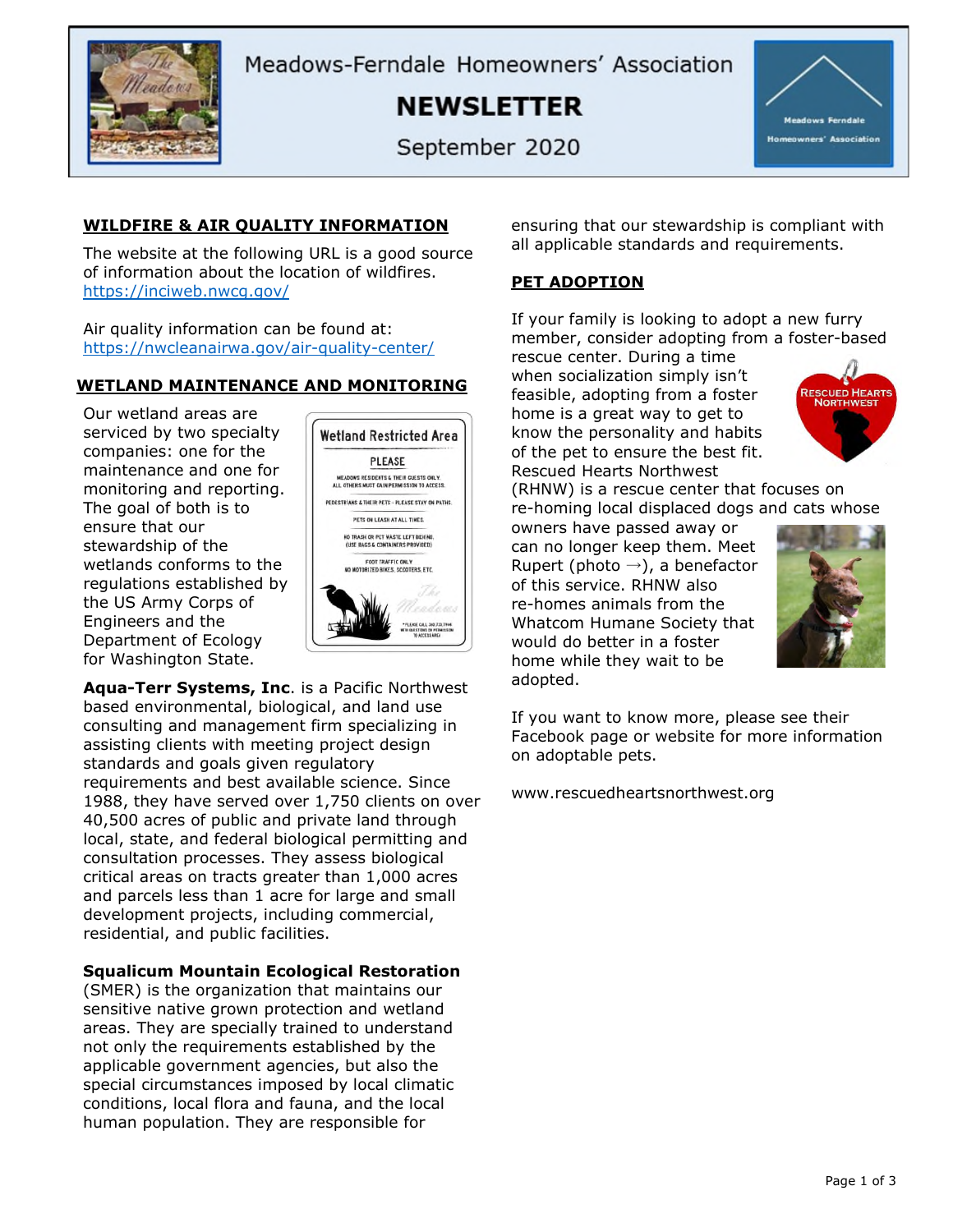## **SPOTLIGHT ON THE WETLANDS**

We are very fortunate to live in the beautiful Pacific Northwest. We can enjoy stunning views of snow-capped Mount Baker, we can fish, hike, paddle and take advantage of the trail system in our development. From time to time our newsletter will highlight some of the plants and shrubs that make our wetlands so lush and beautiful.

**Rugosa Rose** (Rosa rugosa) grows 4-6 feet tall on canes that are covered with sharp thorns. The

Rugosa Rose spreads by suckers to form dense thickets over time. Also known as the "Rugged Rose", this shrub is low maintenance, weather tolerant, and pest resistant.



The Latin word rugosa means "wrinkled" referring to the crinkled and veiny leaves. Look for the large orange and red hips (the round portion of the rose flower just below the petals) in early autumn.

[https://www.thespruce.com/growing-and-caring](https://www.thespruce.com/growing-and-caring-for-rugosa-roses-1403053)[for-rugosa-roses-1403053](https://www.thespruce.com/growing-and-caring-for-rugosa-roses-1403053)

**Salmonberry** (Rubus spectabilis) is a member of the rose family and its fruit is similar to a

raspberry in shape and size. The berries may be yellow, orange, or red. They are popular as a food source, for medicinal properties, and for their aesthetic beauty. This berry has also been a part of



the Alaskan indigenous people's diet for thousands of years.

[https://www.fs.fed.us/wildflowers/plant-of-the](https://www.fs.fed.us/wildflowers/plant-of-the-week/rubus_spectabilis.shtml)[week/rubus\\_spectabilis.shtml](https://www.fs.fed.us/wildflowers/plant-of-the-week/rubus_spectabilis.shtml)

**Nootka Rose** (Rosa nutkana) was first found in Nootka Sound, a waterway on the west coast of British Columbia that was named after one of the First Nation indigenous peoples of western

Vancouver Island. This rose is also known as a Common, Wild, or Bristly Rose. They grow to be 2-9 feet tall and have beautiful pink flowers that bloom May through



July. Known as "deer candy" they are an important wildlife browse as the fruit provides food for deer,  $covotes$ , and rodents  $-$  and the leaves and twigs are eaten by mice, squirrels, and beaver. The Nootka thickets are also used for cover and escape by birds.

[http://nativeplantspnw.com/nootka-rose-rosa](http://nativeplantspnw.com/nootka-rose-rosa-nutkana/)[nutkana/](http://nativeplantspnw.com/nootka-rose-rosa-nutkana/)

### **BOARD OF DIRECTORS MEETINGS**

The Board is still following Washington State Phase 2 guidelines, which limit gatherings to five people (outside the household). In practice this means we are still avoiding regular Board meetings — and will continue to do so for the foreseeable future. In lieu of the minutes that would have been produced had we been having Board meetings, we previously provided a summary of Board activities and have included another herein (see "From the President").

During the next several months the Board will work with Windermere Property Management to develop the operating budget for 2021. When complete this budget will be approved by the Board and submitted for ratification at the next Annual General Meeting (AGM) currently scheduled for December 28. The AGM will likely be conducted using the Zoom teleconferencing tool. The result of the annual election of Board officers will also be announced at this meeting, based on mail-in ballots that will be distributed late November or early December.